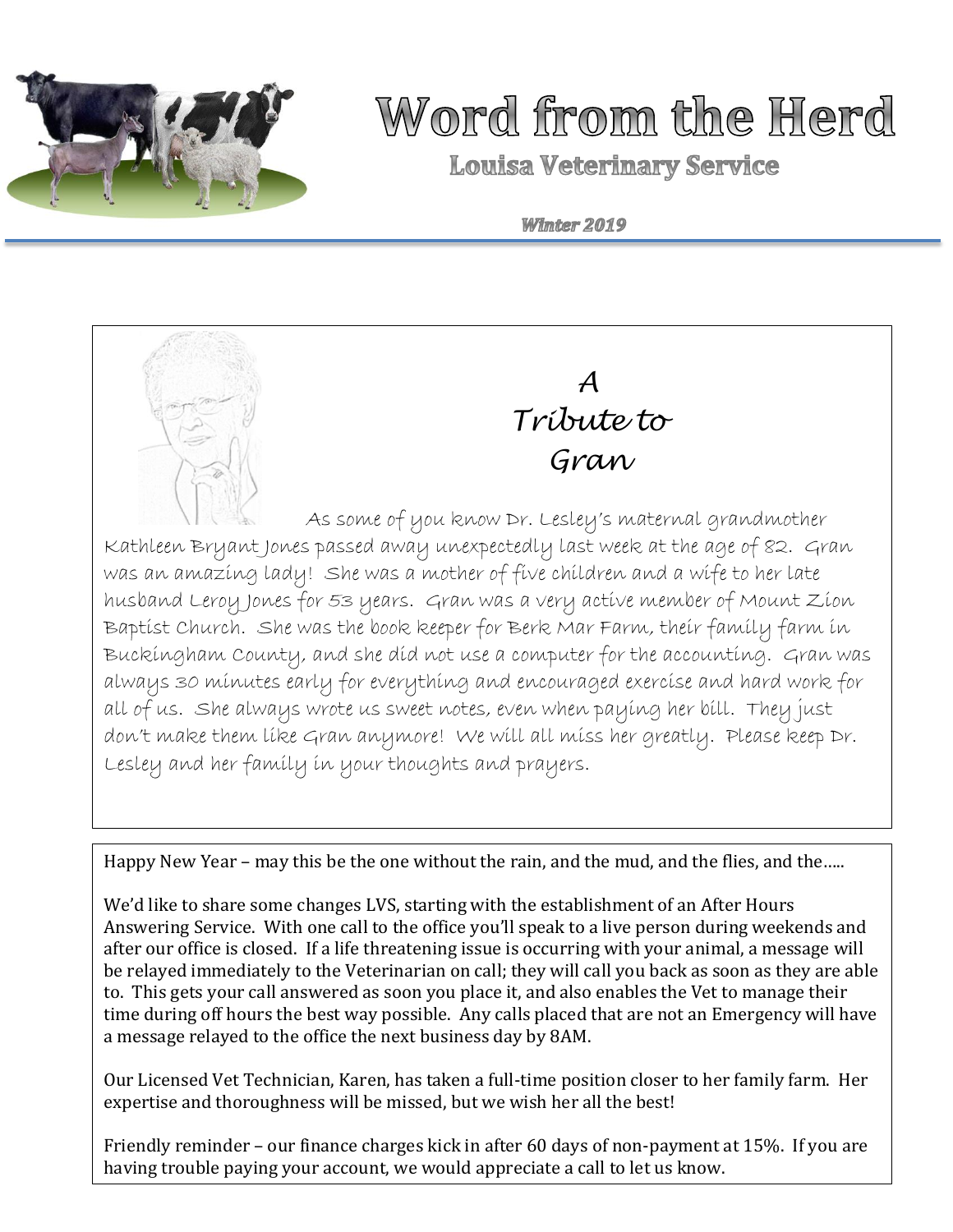### FAQ'S on Selenium Deficiency



What are signs my animals may be deficient in selenium?

- o Muscle degeneration (white muscle disease) even causing death if heart muscle is affected
- o Reproductive failure/ retained placentas
- o Immune suppression

How can my animals be deficient in selenium when I feed a mineral high in selenium?

- o Our Virginia soils are high in iron and molybdenum, which antagonize copper and selenium
- $\circ$  Land fertilized with biosolids are especially high in iron and trace mineral supplementation is very important

When is the right time to supplement selenium by injection?

- o Four six weeks pre-partum using low stress handling
- o Newborns in the first few days of life
- o Whenever treating an ill animal

How can we prove how deficient our farm/animals are in selenium?

- o Forage samples can be submitted
- o Soil samples can be submitted
- o Liver samples for selenium and copper can be taken from a deceased animal
- o Liver biopsies and/or blood can be taken from live animals for trace mineral testing

What products are available to provide additional selenium to our animals?

- $\circ$  Multi Min (Selenium, copper, manganese and zinc); injection burns (!) should not be given to sheep
- o BoSe (Selenium, Vitamin E); injection good for sheep, goats and calves
- $\circ$  MuSe (Selenium, Vitamin E); injection good for cows only <u>too</u> concentrated for small ruminants

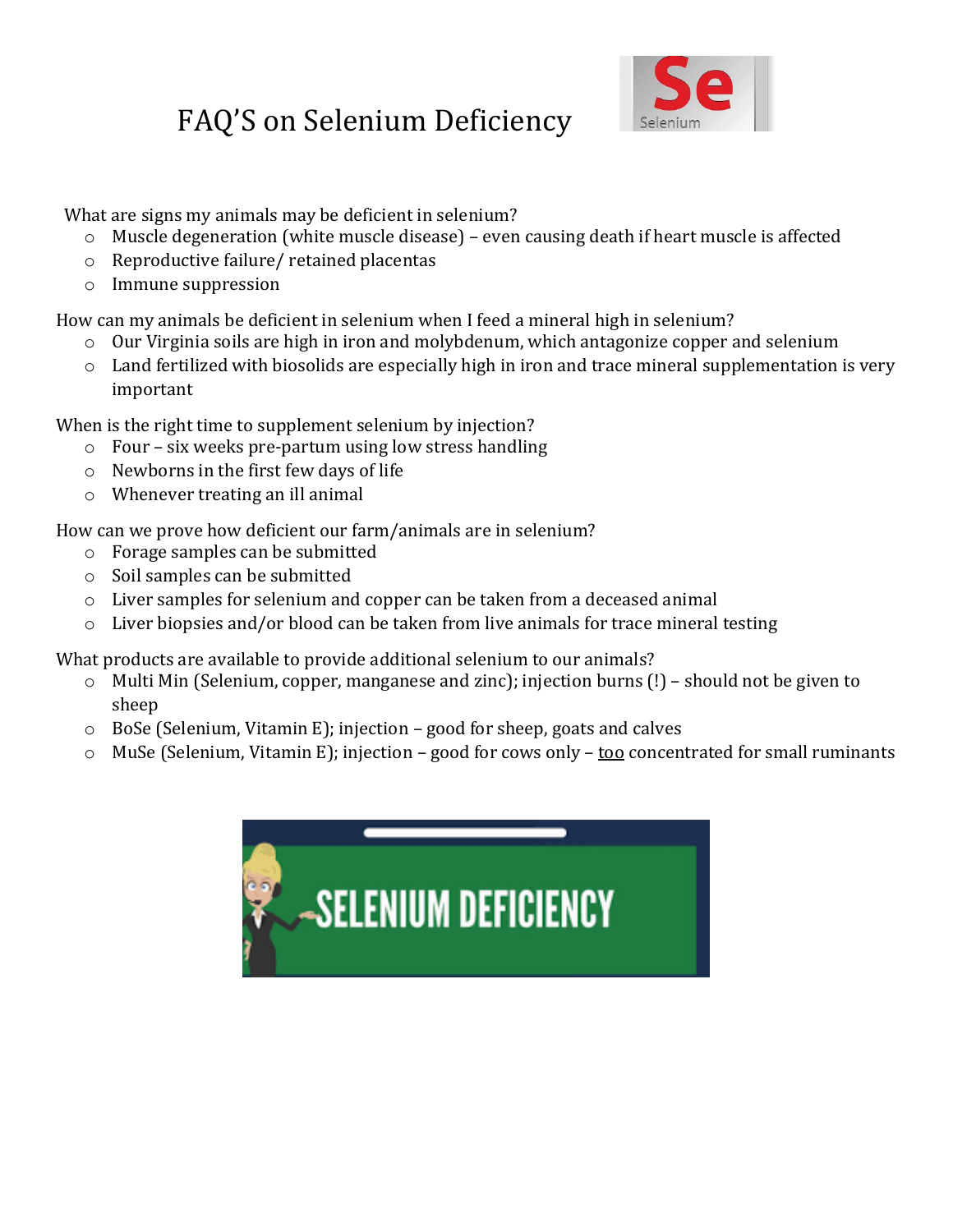## QUICK GUIDE FOR BLOOD IN STOOL OF ADULTS AND CALVES

This is simply a reference guide for blood in the stool. It's very important if you have animals with blood in the stool to work with your veterinarian to determine the cause, if possible. There are many lab tests available to help determine the cause of the blood. Typically, a stool sample is collected and sent off to a state lab for a culture, fecal egg count and a virus screen. If an animal dies and is fresh, we typically recommend a necropsy (post-mortem exam). The results of these tests can help us recommend treatment and prevention strategies for your remaining cattle.



Please be sure to wear gloves and protective clothing to protect yourself from any zoonotic diseases, such as Salmonella. Remember to tell your doctor you were exposed to sick calves and/or cows if you develop symptoms of GI illness.

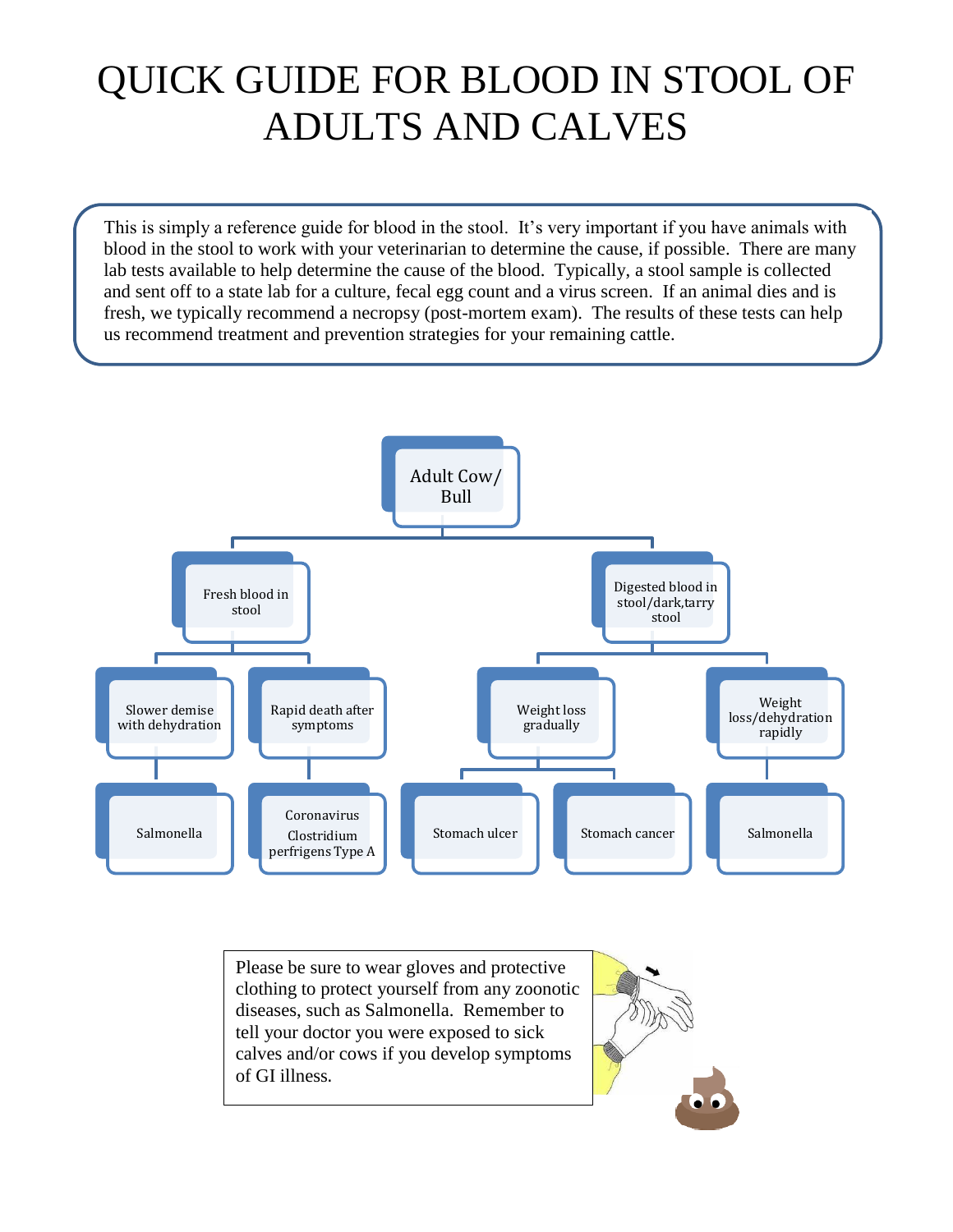#### Quick Guide for Blood in Stool for Adults and Calves, (cont'd)